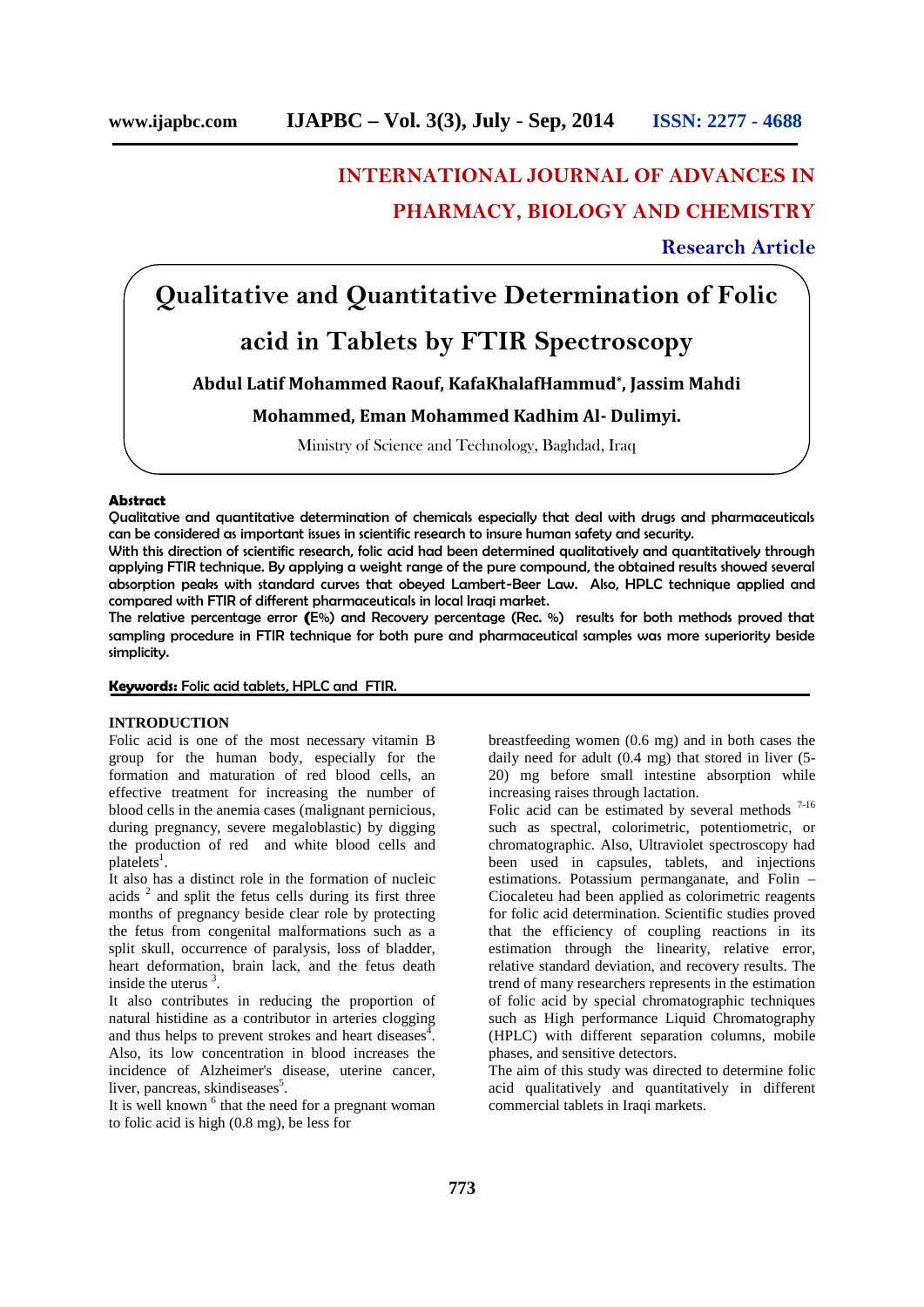#### **MATERIALS AND METHODS**

**Chemicals:** Pure folic acid (Merck) was used without further purification while the commercial tablets were from local Iraqi markets.

- **-** Sample (A):trademarked ACID FOLIC 5, the State Company for Drugs Industry and Medical Appliances, Samarra SDI contains 5 mg of folic acid.
- -Sample (B): GALFAR Julphar (Gulf Pharmaceutical Industries) and trademarked Folicum contains 5 mg or 1 mg of folic acid.
- Sample (C): Strides ArcoLab Limited (Lic.No. KD- 195), imported by private sectors from theregistered Strides company in Iraqi Ministry of Health and according to what is stated on the product.

These tablets contain different additives in addition to the active ingredient (folic acid) that could be repeated and its presence within the medication or may not mentioned them:Maize starch (dried), colloidal silicon dioxide, microcrystalline cellulose, lactose spray dried, talc (fine powder), E460, and stearic acid (or magnesium streate).

For standard curve, FTIR analysis had been done byapplying several different weights and the extent of (0.5-6.7) mg, according to the efficiency of the balance and the ability of an analyst to adjust the weight and mix all the weight of the unit with pure potassium bromide so that the total weight of the sample (40 mg).As for commercial pharmacological tablets,10 tablets have been crushed, mixed well and then calculated for one tablet(0.1000 mg).

#### **Equipments:**

Infrared spectra were recorded using a Fourier Transform Infrared spectrophotometer Shimadzu FTIR-8400, Japan. High Performance Liquid Chromatography was done with LC -2010 A HT Shimadzu, Japan, depending the following conditions: Mobile phase: 100% acetonitrile; Column: ODS C8, 25 cm, 4.6 mm id x 5μL, particle size 3μm; Temperature: room temperature; Flow rate: 1mL / min., Detector: U.V at 210 nm; Volume of Injection: 10 μL.

#### **RESULTS AND DISCUSSION**

Pure folic acid (Figure 1) infrared spectrumshowed several identical absorption bands including OH, NH, C=N, C=O agreed with literatures<sup>17</sup>as shown in Table 1. Infrared analysis was conducted pure folic acid weighted (0.5 -6.7) mg then mixed with potassium bromide to obtain total mixed weight (40) mg (Figure -2).Calibration curve obtained from FTIR spectra (Figures 3, 4, and 5) between the weight of folic acid and the absorbance at a specific an frequently wavelength number for all applied weights and

comparing the resulted correlation coefficient  $(r^2)$ values for calibration curves (Table 2, Figure 2). Different commercial folic acid tablets in local Iraqi

markets had been used to estimate this application of FTIR method. Table -3- shows the obtained results for the United Arab Emirates (UAE), Iraqi, Indian tablets.



**Figure 1 Chemical Structure of Folic acid.**

The choice of the appropriated wave number was made after taking into consideration several factors, including selected wave number represents a special and distinctive frequency for a distinct group of folic acid and cannot be presented or repeated by other added materials within the commercial tablet (see experimental part).As well as the consistency issue of the selected wave number of pure folic acid (Note Figure 5) and its presence within the FTIR spectrum, 1693.5 cm<sup>-1</sup>showed high correlation coefficient  $(r^2)$ beside above mentioned bases.

For comparison, well known method stated in For comparison, well with medicine Liquid<br>scientific researches<sup>7-16</sup>High Performance Liquid Chromatography (HPLC) technique has been applied for pure folic acid within the range of  $(2.5 - 40)$  ppm (Figure 7) and different commercial folic acid produced by United Arab Emirates (UAE), Iraqi (SDI), and Indian companies (Figure 8) according to the operating conditions. Figure 9 showed the standard curve for folic acid with HPLC method high correlation coefficient  $(r^2)$  value reflected the results accuracy of this method.

Tables 3 and 4 showed that folic acid concentration in United Arab Emirates (UAE) approach in both FTIR and HPLC, but the FTIR method proved more capability in terms of convergence with the real values registered by the companies and E% and Rec.%. The final results of this work showed that the new quantitative method for estimating folic acid using infrared technology are with high efficiency when compared with the standard method adopted in many scientific research, especially modern ones.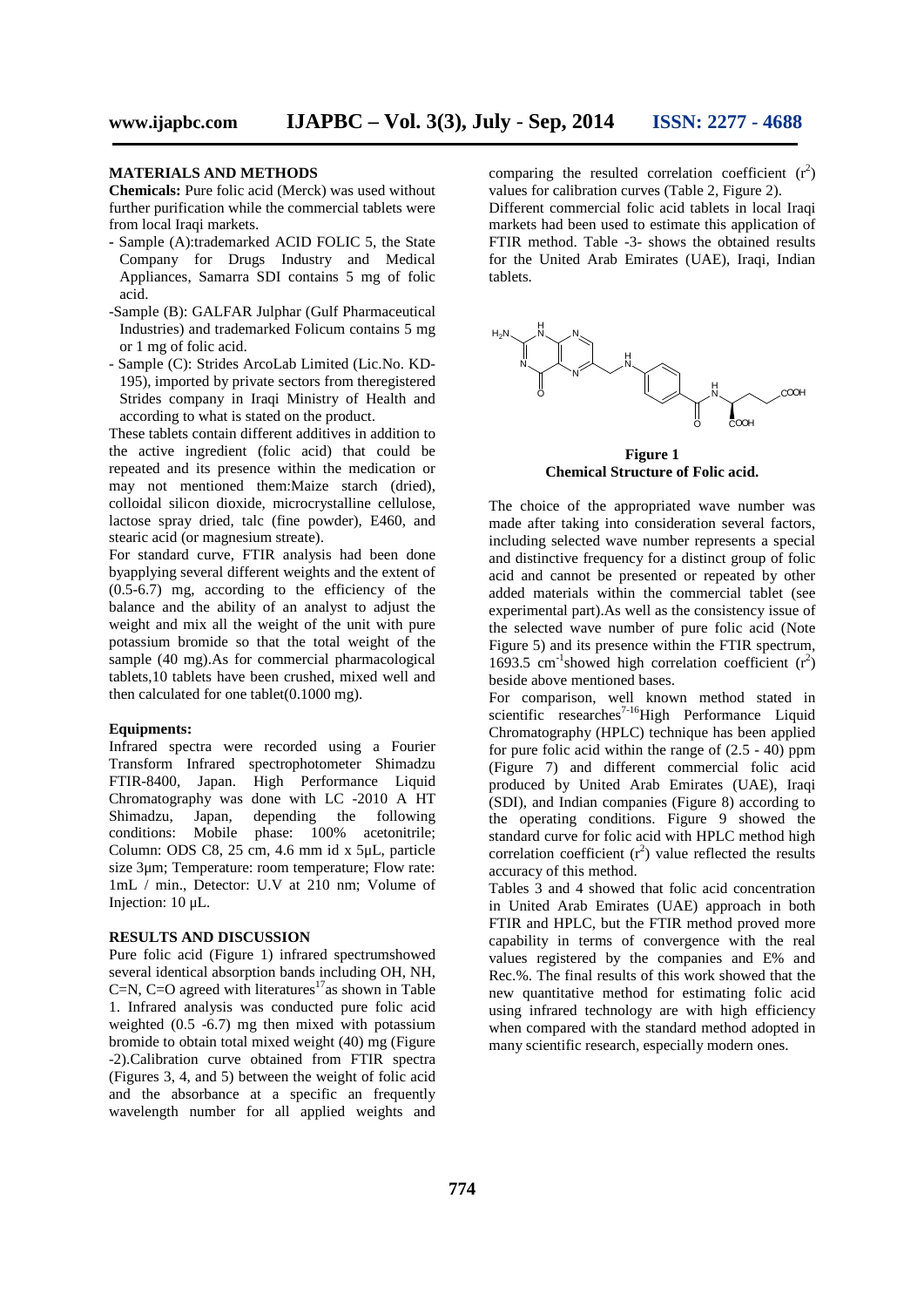

**Figure 2 Standard folic acid curve from FTIR at 1693.5 cm-1 .**



**FTIR spectrum of standard folic acid (0.5 mg) (KBr disc).**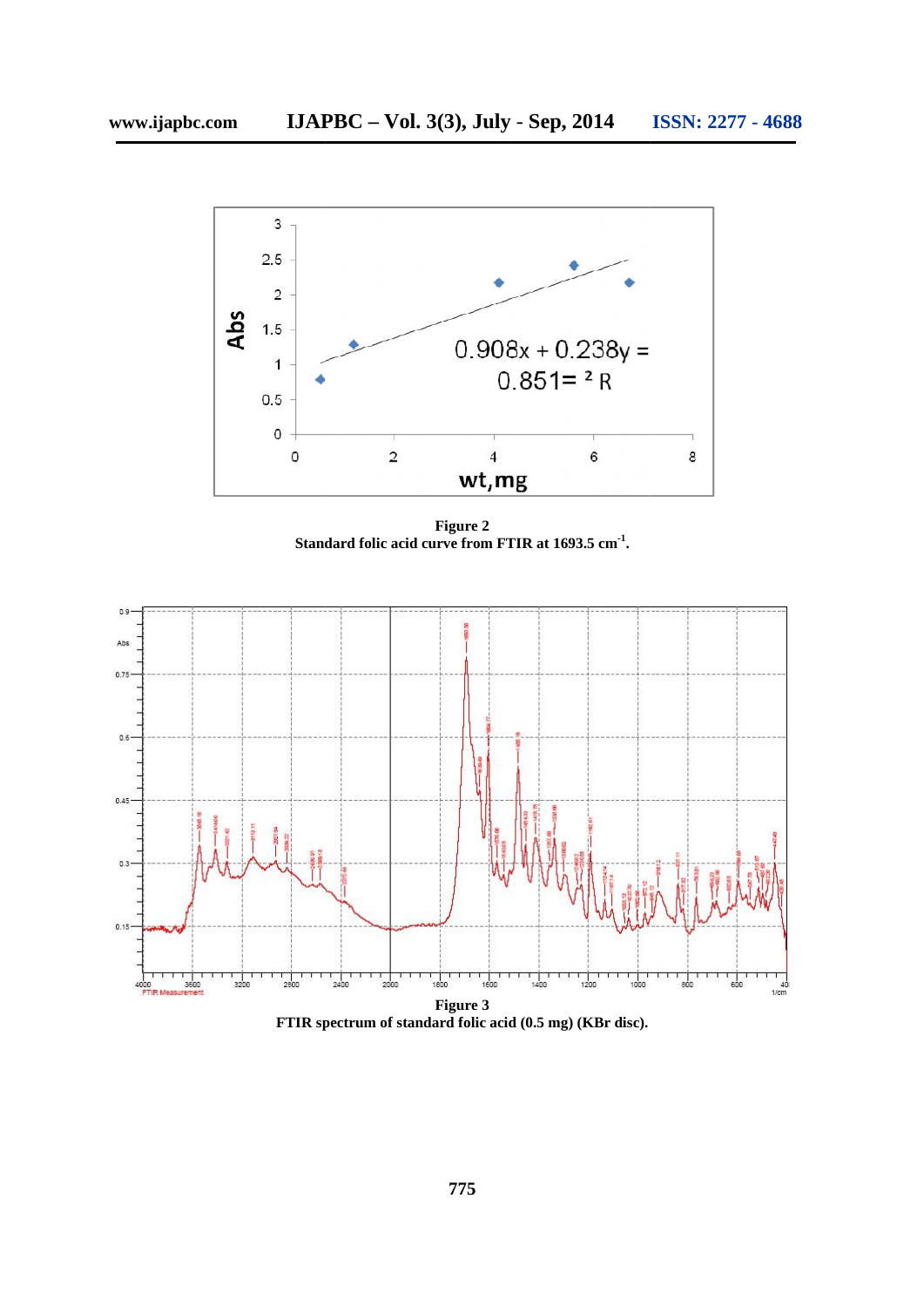



**Overlapped FTIR spectra of standard folic acid samples (0.5-6.7)mg (KBr disc).**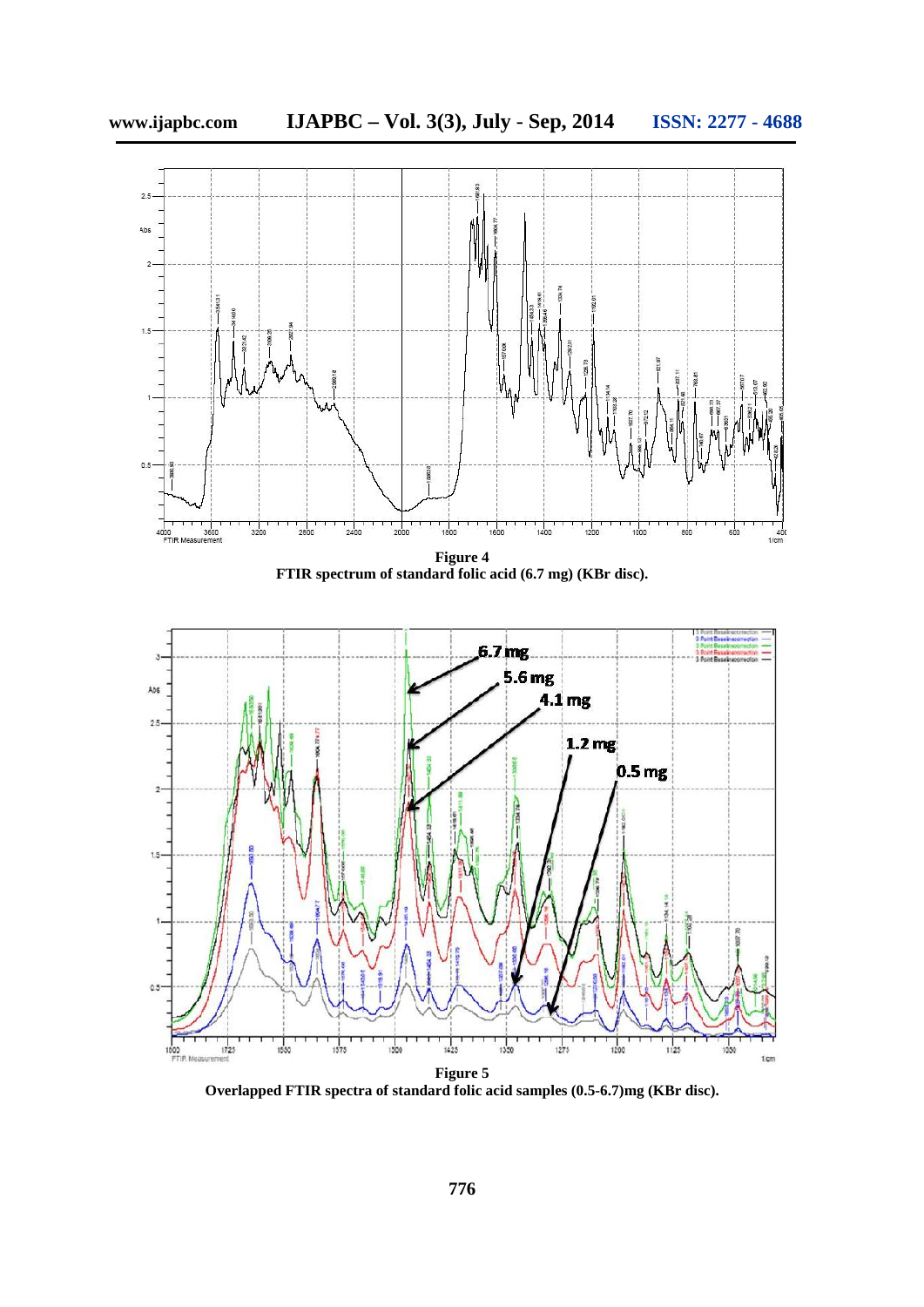

**Overlapped FTIR spectra of commercial folic acid samples (KBr disc).**



**HPLC chromatograms of standard folic acid samples.**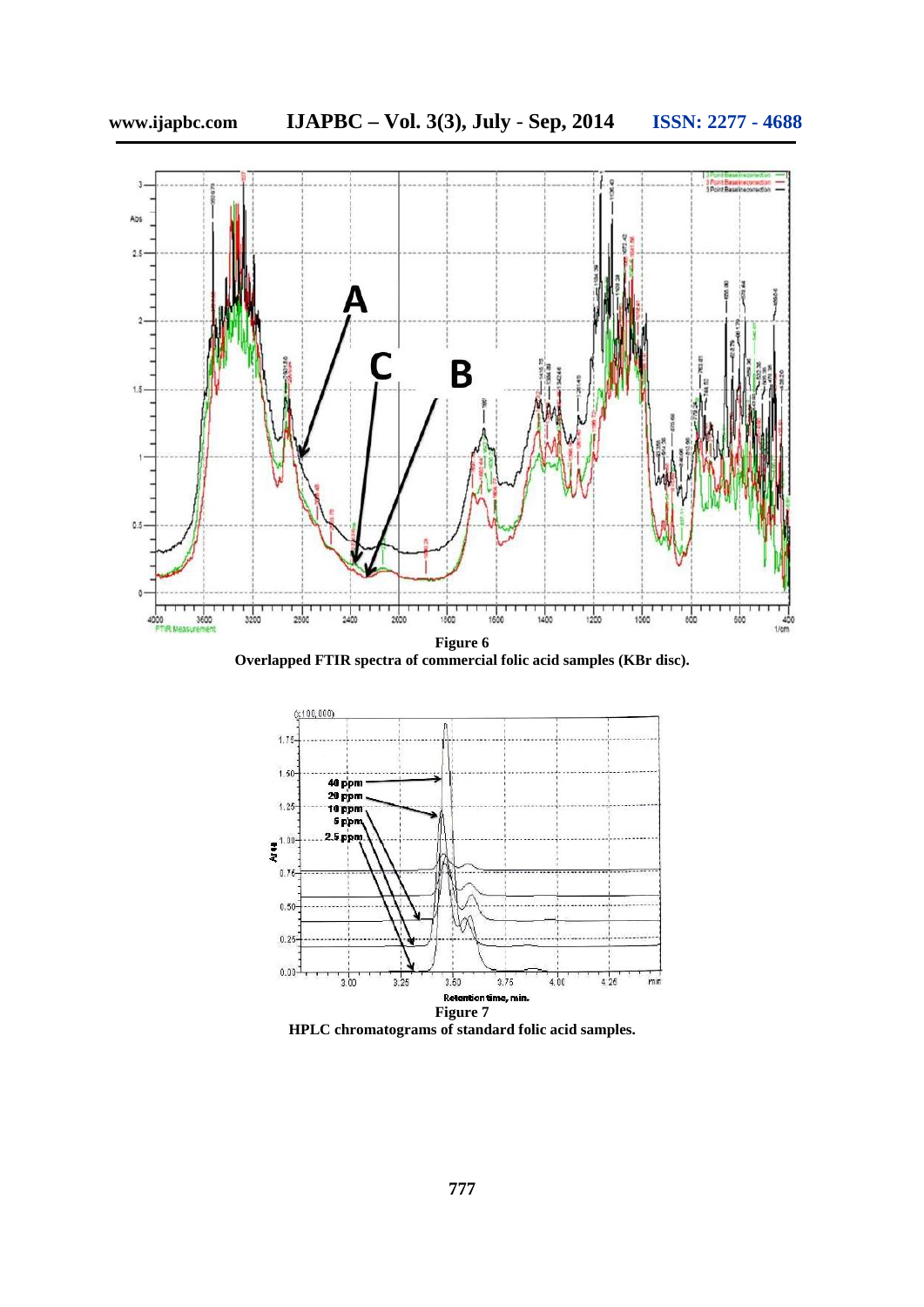

**Figure 8 HPLC chromatograms of three commercial folic acid samples (A, B, and C).**



**Figure 9 Standard folic acid curve from HPLC results.**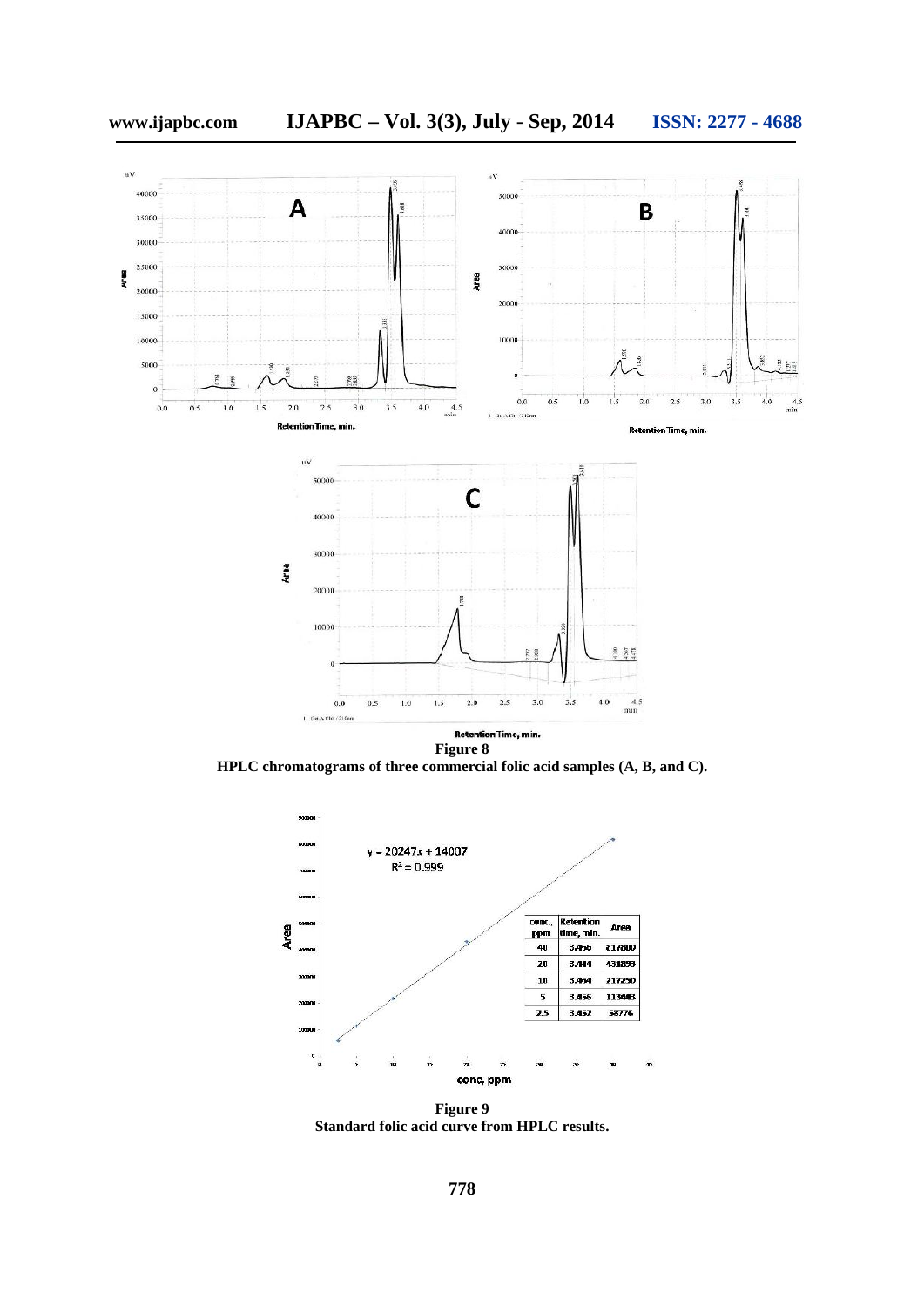Wave number,  $cm^{-1}$  FTIR assignment (8) 1485-1519 Phenyl and pterin ring 1604 NH bending 1619 C=C aromatic 1639 C=N 1650 C=O amide

**Table 1 FTIR data of standard folic acid (KBr disc).**

| 1639      | $C=N$                                                                           |
|-----------|---------------------------------------------------------------------------------|
| 1650      | $C = O$ amide                                                                   |
| 1693      | $C=O$ carboxylic                                                                |
| 3100-3500 | OH carboxylic of glutamic acid moiety and NH group of pterin<br>ring stretching |

**Table 2 Standard curve results of each wave number values (cm-1).**

| Wave number, $cm^{-1}$ | Standard curve equation | $R^2$ |
|------------------------|-------------------------|-------|
| 1037.7                 | $y = 0.084x + 0.119$    | 0.988 |
| 1192.01                | $y = 0.227x + 0.274$    | 0.934 |
| 1415.75                | $y = 0.195x + 0.292$    | 0.987 |
| 1604.77                | $y = 0.468x + 0.429$    | 0.929 |
| 1639.49                | $y = 0.312x + 0.452$    | 0.918 |
| 1693.5                 | $y = 0.238x + 0.908$    | 0.851 |

**Table 3 Results of applied FTIR method.**

| Sample name<br>Average of one<br>Applied<br>tablet<br>Resulted Folic acid, mg<br>E, %<br>Rec., %<br>5.048<br>0.96<br>100.96<br>6.6<br>71.9<br>A | Tablet weight, mg | FTIR results at $1693.5$ cm <sup>-1</sup> |  |  |
|-------------------------------------------------------------------------------------------------------------------------------------------------|-------------------|-------------------------------------------|--|--|
|                                                                                                                                                 |                   |                                           |  |  |
|                                                                                                                                                 |                   |                                           |  |  |
| 91.43<br>10.6<br>$-8.566$<br>114<br>B<br>4.57                                                                                                   |                   |                                           |  |  |
| C<br>135.9<br>13.1<br>94.81<br>4.74<br>$-5.18$                                                                                                  |                   |                                           |  |  |

\*Available in one tablet = 5 mg.

#### **Table 4 Results of applied HPLC method.** \*Available in one tablet  $= 5$  mg.

|              | Tablet weight, mg        |         |                                              |          |         |
|--------------|--------------------------|---------|----------------------------------------------|----------|---------|
| Table source | Average of one<br>tablet | Applied | HPLC results at 3.4 min. as a retention time |          |         |
|              |                          |         | Resulted Folic acid, mg                      | E, %     | Rec., % |
| А            | 71.9                     | 6.6     | 2.72                                         | $-45.41$ | 54.58   |
| B            | 114                      | 10.6    | 4.45                                         | $-10.97$ | 89.03   |
|              | 135.9                    | 13.1    | 2.71                                         | $-45.70$ | 54.30   |